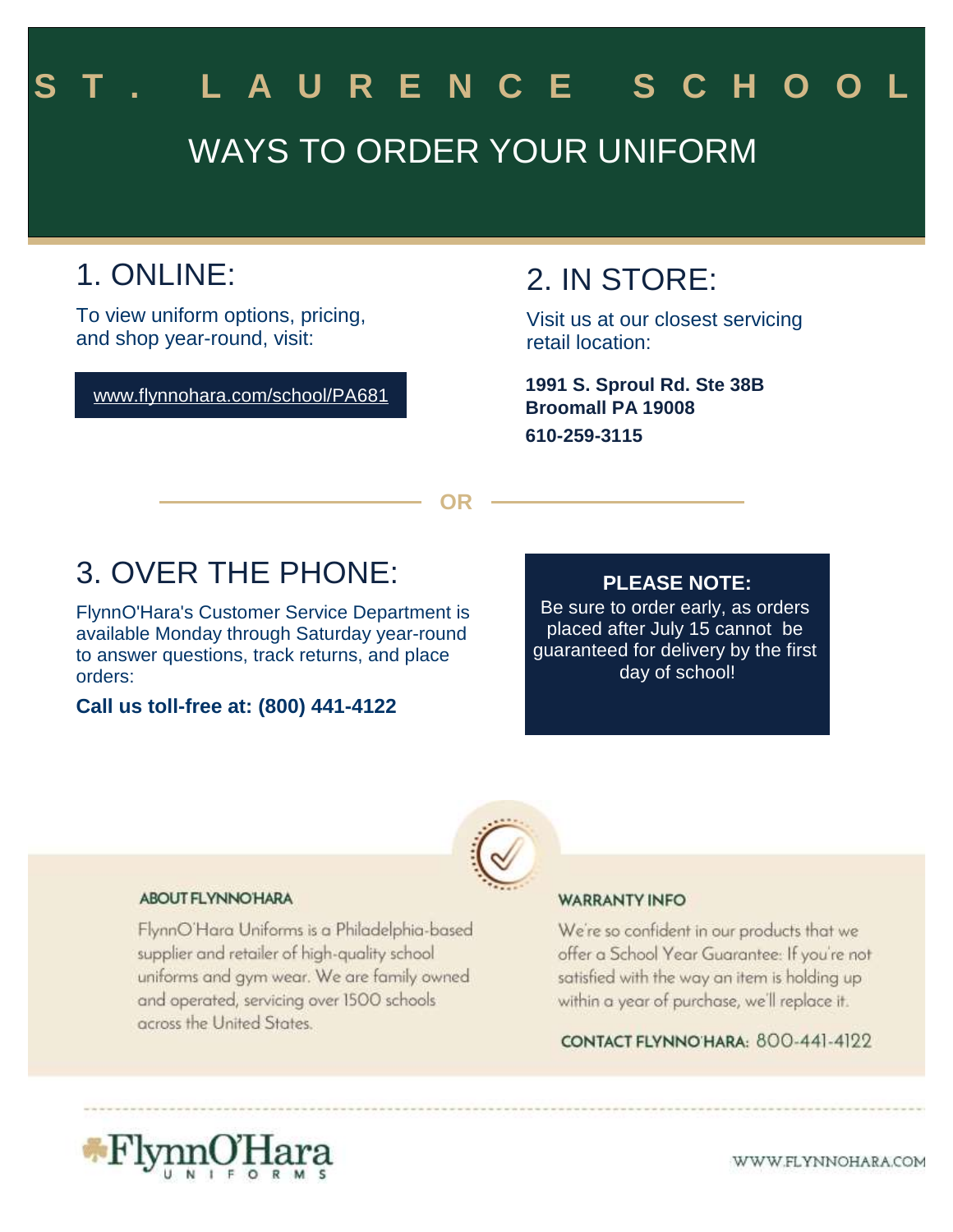#### 2020 PRICE LIST

|--|

| Girls Winter Uniform K-3                                                  |
|---------------------------------------------------------------------------|
| GIRLS GRADES K-3 WINTER UNIFORM                                           |
| Red Plaid Drop Waist Jumper ALL SZS. \$45.00                              |
| White Short Sleeve Peterpan Collar Blouse YOUTH \$15.50                   |
| Lipstick V-Neck Cardigan Sweater w/School Logo XXS-YS \$36.50             |
| Lipstick V-Neck Cardigan Sweater w/School Logo YM-YXL \$36.50             |
| <b>Girls Winter Uniform 4-8</b>                                           |
| GIRLS GRADES 4-8 WINTER UNIFORM                                           |
| Red Plaid Wrap Around Kilt CHILD \$49.50                                  |
| Red Plaid Wrap Around Kilt TEEN \$51.00                                   |
| White Short Sleeve Buttondown Collar Shirt YOUTH \$21.25                  |
| White Short Sleeve Buttondown Collar Blouse ADULT \$24.25                 |
| Lipstick V-Neck Pullover Sweater w/School Logo YM-YXL \$33.25             |
| Lipstick V-Neck Pullover Sweater w/School Logo AS-AXL \$37.75             |
| Lipstick V-Neck Pullover Sweater w/School Logo XXL-XXXL \$41.75           |
| Lipstick V-Neck Sweater Vest w/School Logo YM-YXL \$31.25                 |
| Lipstick V-Neck Sweater Vest w/School Logo AS-AXL \$33.75                 |
|                                                                           |
| <b>Girls Winter Uniform K-8</b>                                           |
| GIRLS GRADES K-8 WINTER UNIFORM                                           |
| Navy Orlon Knee-Hi S-M-L \$5.50                                           |
| Navy Opaque Nylon Knee-Hi S-M-L \$5.50                                    |
| Navy Ribbed Tights CHILDS \$11.25                                         |
| Navy Opaque Tights CHILDS \$9.25                                          |
| Dirty Buc Children's Oxford Shoe CHILDS \$55.00                           |
| Dirty Buc Women's Oxford Shoe WOMEN'S \$61.00                             |
| Girls Spring/Fall Uniform 4-8                                             |
| GIRLS GRADES 4-8 SPRING/FALL UNIFORM                                      |
| White Short Sleeve Banded Bottom Shirt w/School Logo YOUTH \$25.25        |
|                                                                           |
| White Short Sleeve Banded Bottom Shirt w/School Logo ADULT \$29.25        |
| <b>Girls Gymwear Uniform PK-8</b>                                         |
|                                                                           |
| GIRLS GRADES PK-8 GYM UNIFORM                                             |
| Navy Gym Tee Shirt w/School Silkscreen YOUTH \$11.50                      |
| Navy Gym Tee Shirt w/School Silkscreen ADULT \$12.00                      |
| Navy Fleece Sweatshort w/School Silkscreen YOUTH \$17.50                  |
| Navy Fleece Sweatshort w/School Silkscreen ADULT \$18.00                  |
| Navy Micromesh Nylon Gym Shorts w/School Silkscreen YOUTH \$17.50         |
| Navy Micromesh Nylon Gym Shorts w/School Silkscreen ADULT \$18.50         |
| Navy Heavy Weight Sweatshirt w/School Silkscreen YOUTH \$18.00            |
| Navy Heavy Weight Sweatshirt w/School Silkscreen ADULT \$20.50            |
| Navy Heavy Weight Sweatpant w/School Silkscreen YOUTH \$19.00             |
| Navy Heavy Weight Sweatpant w/School Silkscreen ADULT \$21.50             |
| Boys Winter Uniform K-3                                                   |
| BOYS GRADES K-3 WINTER UNIFORM                                            |
| Grey Boy's Grey Pants 04-07R&S \$28.50                                    |
| Grey Boy's Grey Pants 08-12R&S \$31.50                                    |
| Grey Boy's Grey Pants 14-22R&S \$35.00                                    |
| Grey Boy's Grey Pants 8H-22H \$37.00                                      |
| Grey Boy's Grey Pants 30W-42W \$39.00                                     |
| White Short Sleeve Polo Shirt w/School Logo YOUTH \$21.00                 |
| White Short Sleeve Polo Shirt w/School Logo ADULT \$23.50                 |
| White Long Sleeve Polo Shirt w/School Logo YOUTH \$22.50                  |
| White Long Sleeve Polo Shirt w/School Logo ADULT \$24.25                  |
| Navy with White Trim V-Neck Pullover Sweater w/School Logo XXS-YS \$34.50 |
| Navy with White Trim V-Neck Pullover Sweater w/School Logo YM-YXL \$34.75 |
| Navy with White Trim V-Neck Pullover Sweater w/School Logo AS-AXL \$39.25 |
| Black/Brown Reversible Leather Belt 22-36" W \$11.00                      |
| Dirty Buc Children's Oxford Shoe CHILDS \$55.00                           |